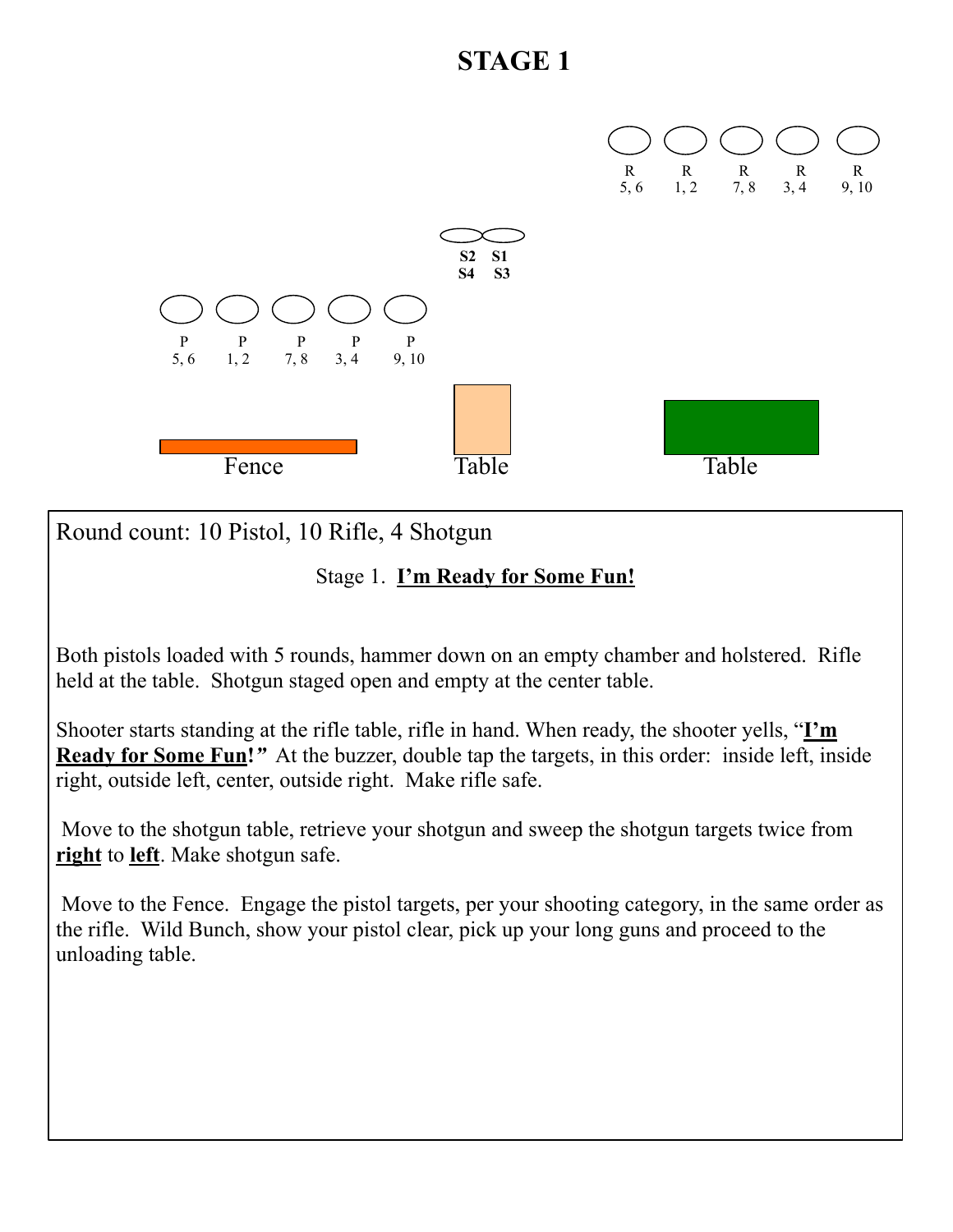

Round count: 10 Pistol, 10 Rifle, 4 Shotgun

#### Stage 2. **I Told You to Get Out of My Way!**

Both pistols loaded with 5 rounds, hammer down on an empty chamber and holstered. Rifle staged on the table. Shotgun held at the center table.

Shooter starts standing at the center table, shotgun in hand. When ready, the shooter yells, "**I Told You to Get Out of My Way!***"* At the buzzer, sweep the shotgun targets twice from **right** to **left**.

Make shotgun safe.

From the rifle table, pick up the rifle and, engage the targets in this order: center, outside left, center, inside left, center, center, outside right, center, inside right, center. Make rifle safe.

 Move to the Fence. Engage the pistol targets, per your shooting category, in the same order as the rifle. Wild Bunch, show your pistol clear, pick up your long guns and proceed to the unloading table.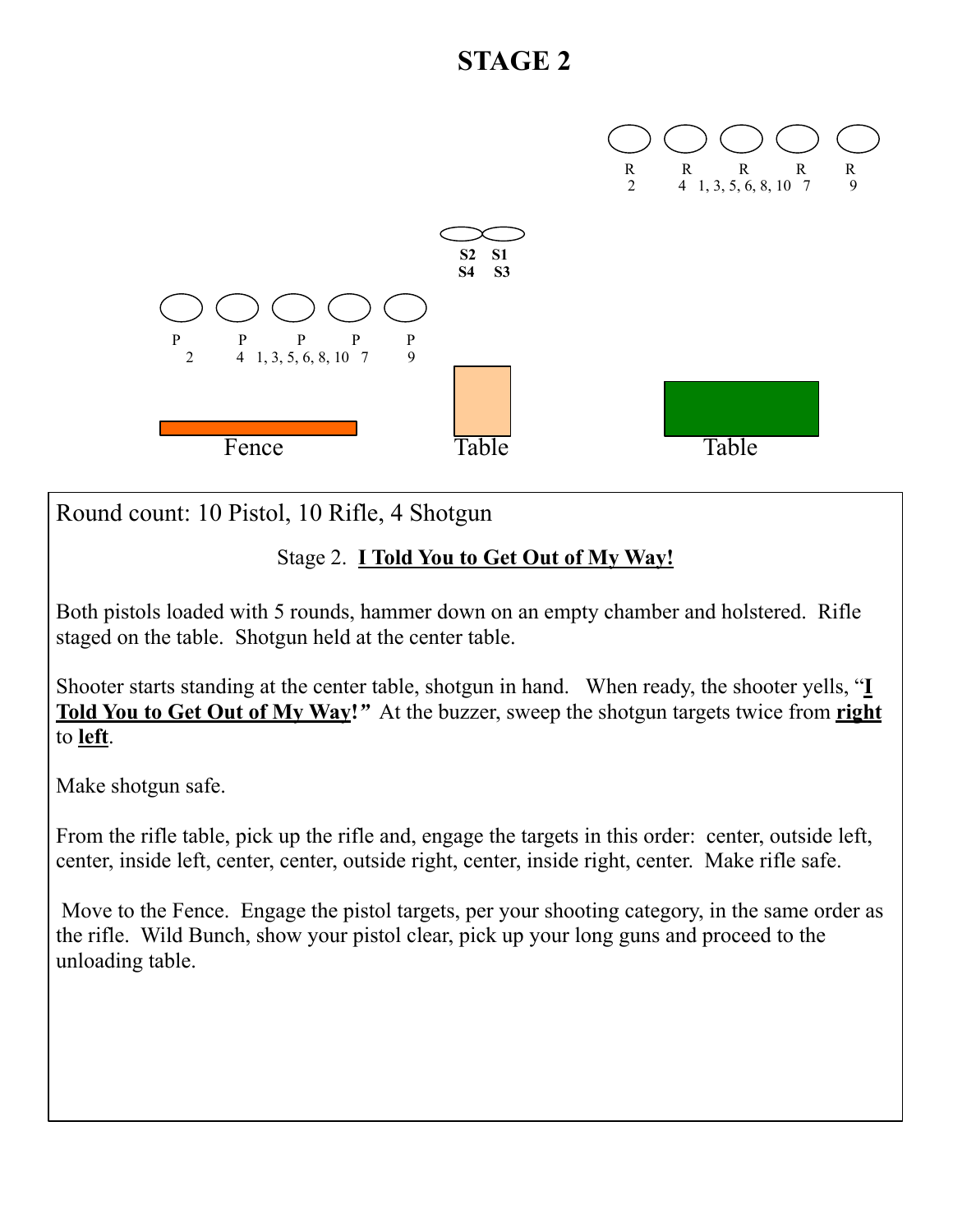

Round count: 10 Pistol, 10 Rifle, 4 Shotgun

#### Stage 3. **Dead or Alive, Makes no Difference to Me!**

Both pistols loaded with 5 rounds, hammer down on an empty chamber and holstered. Rifle staged on the table. Shotgun staged open and empty at the center table.

Shooter starts standing at the fence, with hands at their sides. When ready, the shooter yells, "**Dead or Alive, Makes no Difference to Me!***"* At the buzzer engage the targets per your shooting category, starting on either end, by double tapping the first target, then single tapping the next 3 targets. Then repeat, beginning on the other end. Wild Bunch, place your open and empty pistol on the table provided.

Move to the shotgun table, retrieve your shotgun and sweep the shotgun targets twice from **right** to **left**. Make shotgun safe.

From the rifle table, engage the rifle targets, in the same order as the pistols. (No mirroring necessary)

Pick up your long guns and proceed to the unloading table.